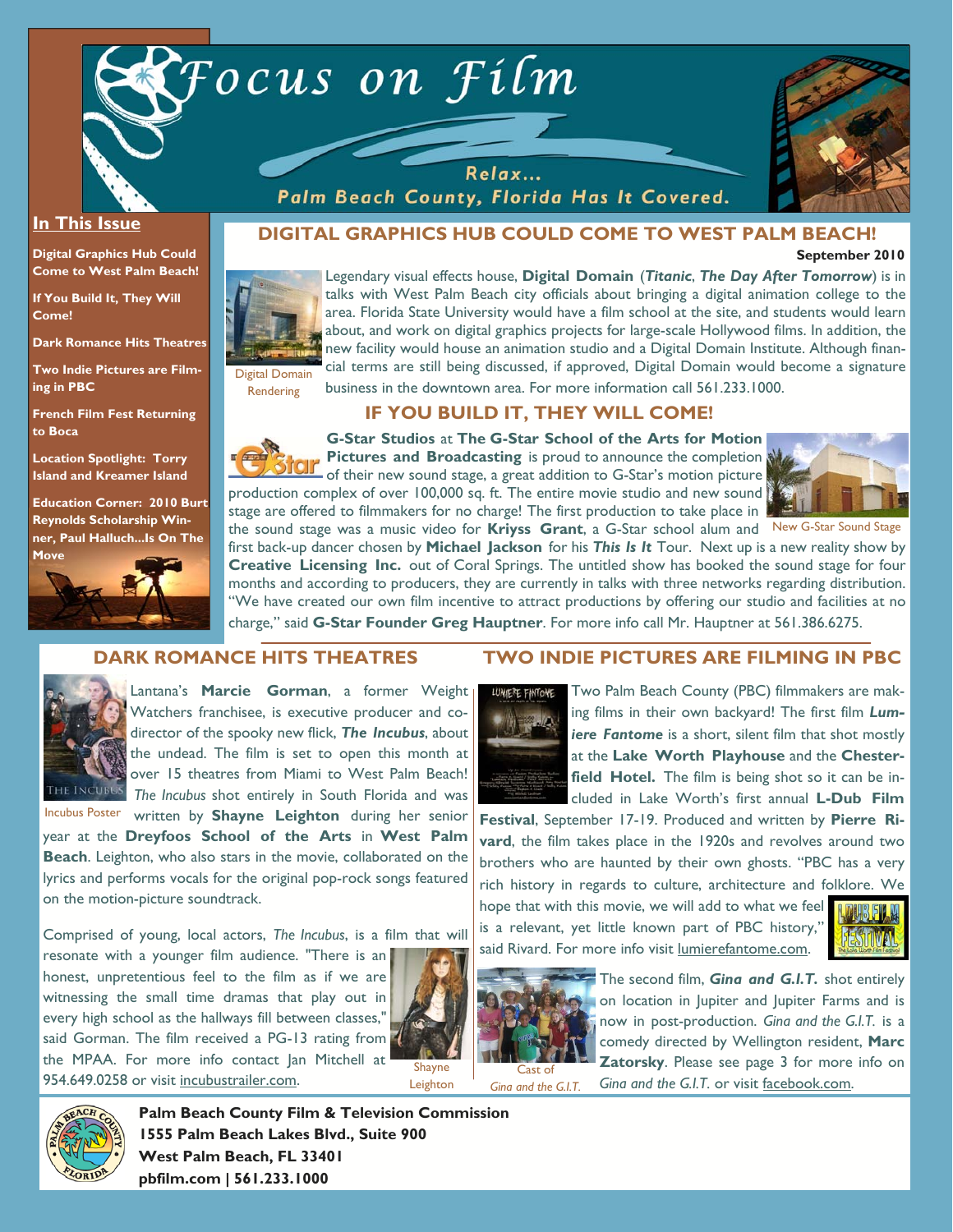# **INDIE FILM DISTRIBUTES THROUGH APP!**



Florida filmmaker/writer/director **Alex Ferrari** has a new action/thriller short film, *Red Princess B***lues**. The film stars **Richard Tyson** (*Black Hawk Down*) **Rachel Grant** (*Die Another Day*) and **Robert Forster** (*Jackie Brown*). The film was shot in two days for under \$10,000. "We've done some-

thing really cool with this film. I think we are one of, if not the first indie short film to self distribute through an iphone App. I think this is the future for indie filmmakers trying to get their films out there. I hope to be able to garner enough attention with the short to get the feature film version made," said Ferrari.

The Red Princess Blues App includes the entire eleven minute live action short film, exclusive behind-the-scenes videos, the film's soundtrack, a photo gallery, character design gallery, concept art gallery, and a direct link to the film's twitter page. For more info visit redprincessblues.com.

#### **G-STAR TO HOST NEXT-GEN-EXPO**

NEXT GEN OCTOBER 15-17,2010 www.west.com/expandings.r.

**CHARY LEADER CONDUCT THE WORLD?** Leading visionaries from around the world are uniting at a revolutionary new exposition and con-

ference at the **G-Star Studios** from **October 15-17,2010**. The **Next-Gen-Expo** is a cutting-edge three day experience that promotes empowering conversations about entertainment, media, technology, and other platforms, according to **Steve Zuckerman**, **Next-Gen-Expo Executive Producer**. Speakers were chosen based on their expertise in their chosen fields, and some of the brightest minds from around the world will be featured.



One of the featured guests is film distribution executive **Mark Lipsky**. Lipsky will present "The Future of Digital Cinema," where he will advise on digital media strategies and audience development. The entire conference is being recorded for media broadcast, motion picture distribution and alterna-

Mark Lipsky

tive media promotions. To purchase tickets, view the entire conference schedule, or for

more information visit thisisnextgen.com.



# **PR GURU HOSTS INT'L INTERNET SHOW**



Boca Raton based PR counselor **Barry R. Epstein, APR** recently took a high-tech leap into the 21st century to allow global access to his guests and sponsors via his own weekly internet TV show, "**Barry Epstein Live"** on wrpbitv.com. Barry Epstein

Boasting over 29,000 viewers, the hour long show is archived every week on the website for those who are not able to see it live when it airs at 10 a.m. on Fridays. His usual cadre of guests include; Palm Beach Post gossip columnist Jose Lambiet, New Times investigative reporter Bob Norman, Sun-Sentinel columnist Kingsley Guy, and Lynn University political professor Dr. Robert Watson. For more info visit publicrelations.nu or wrpbity.com.

# **CALLING ASPIRING TALENT!**

Meet, network and learn from top industry professionals at **TalentFest365**, a program that provides aspiring talent from Florida a chance to get connected. The event will be held **November 20-21, 2010** at the **Embassy Suites** in **Boca Raton**. 20 modeling and talent agencies as well as casting directors from Miami, Orlando, Naples and Tampa will be present. Some of the agencies include Boca Talent, Next Management and Ford Models. The two-day program consists of one day of seminars and one day where every attendee gets to interview with each of the 20 modeling and talent agencies.

Register to download the program brochure which includes the details, benefits and costs. Parents of registered talent under 18 years of age, attend for free. This event is open

to talent of all ages, but only 250 spots are available. For more information please visit talentfest365.com or call 888.332.6700.



HOTELS<sup>\*</sup>

#### **COURTHOUSE SERVES AS PRIME LOCATION**



The newly renovated **1916 Courthouse** in **West Palm Beach** is a great location for a variety of productions. Recently, the courtroom served as the backdrop for a marketing video for **Legal Graphic Works**, a company based in Palm Beach. Coral Springs

1916 Courthouse

based **Aller Media Group** along with **The Buzz Agency** in Boca Raton were hired to make this video shoot happen in one day. The crew filmed a mock trial to showcase the company's graphic tools, and utilized the stairwells and the exterior of the building as well. The video will be seen at trade shows and online.

AMG "The 1916 Courthouse provided an exceptional ALLER MEDIA GROUP background for the video. Being able to showcase high-tech equipment within the setting of early 20th century courthouse architecture was a powerful contrast and conveys the message that while their equipment is state-of-the-art, their company is well established and time honored," said **Shalee Lindey**, Owner of

toa

Aller Media Group. For the buzz agency more info call 561.233.1000.



#### **FRENCH FILM FEST RETURNING TO BOCA**



With over 6000 admissions in 2009, *Floride France Cinema Floride* was a great success! The festival will be

celebrating its 6<sup>th</sup> annual event in Miami, and its 3<sup>rd</sup> annual event in Boca Raton. The festival in Boca Raton will be held **November 12- 14** at the **Sunrise Cinemas** in **Mizner Park**.

During the event, local film enthusiasts will have an opportunity to view quality French films and will be able to meet French directors, producers and writers. France Cinema Floride also has advertising and sponsorship opportunities available. For more info or to purchase tickets visit francecinemafloride.com.



Mizner Park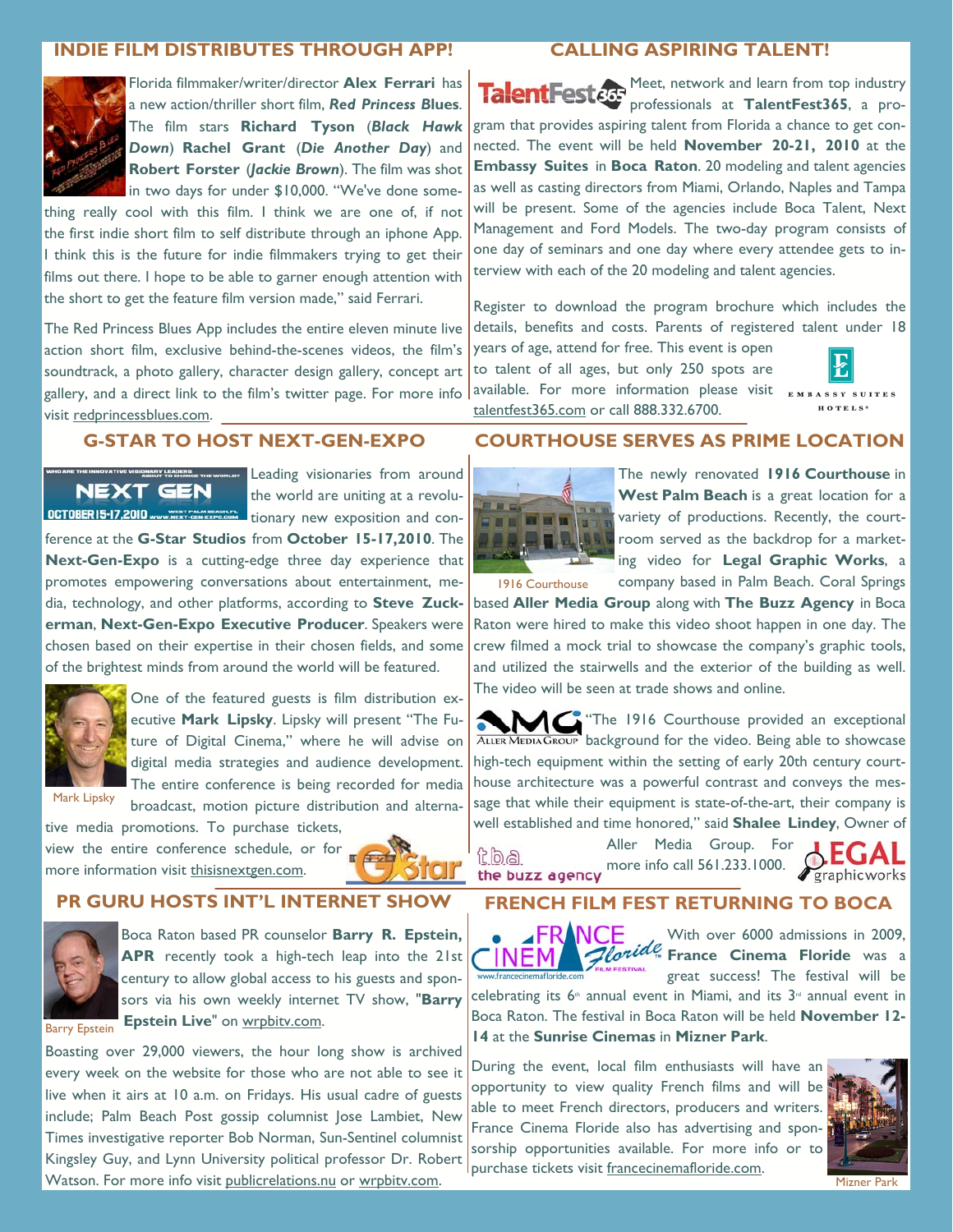#### **2010 BURT REYNOLDS SCHOLARSHIP WINNER, PAUL HALLUCH...IS ON THE MOVE**



On the set of *Gina and the G.I.T.* 

*GINA and the G.I.T.* a fun, family comedy shot entirely on location in Jupiter and Jupiter Farms is one of many projects **Paul Halluch** has been working on this summer. Halluch first hit the radar while attending **G-Star School of the Arts** in Palm Springs, FL. He wooed the judges during the final Burt Reynolds Scholarship interviews through his conviction and love of film. He was already well known by many of the local filmmakers and students at the **Burt Reynolds Institute for Film & Theatre**. Halluch was steadily making a name for himself as he had already volunteered endless hours, learning the trade alongside some of the greats.

Award-winning filmmaker **Marc Zatorsky**, fresh from the success of the sold-out premiere of *The Misadventures of Wallace Weaver* is in post-production on *Gina and the G.I.T.* (the almost-plausible, possibly-true story about a genie from Brooklyn and Tina, her Genie-In-Training). This is Zatorsky's second film with Halluch and he is optimistic about working with local talent. "Palm Beach County (PBC) has an excellent track record of producing quality, well-educated, ready to work crew members. Paul is a perfect example of the incredible talent that has come through that educational system," said Zatorsky. Halluch has many Director of Photogra-

phy credits including *Turkles* and *It's a Dog Gone Tale: Destiny Stand*, both currently in post-production. He also directed the short student film *Code Red*, crewed an Autism documentary, and a DVD series titled, *The Commons*. "Right now, I am producing my first project, *You Are Not an Island*, a documentary on Poverty Reduction. I am very blessed to have found an art that lets me express myself so freely," said Halluch. Halluch plans on staying in PBC and taking advantage of every opportunity that comes along. For more info on *You Are Not an Island* visit youarenotanisland.com.



Paul Halluch

#### **CAST MEMBER OF TV SHOW IS FROM PBC**



Some of northern Palm Beach County's most beautiful beaches will be seen during the reunion episode of **MTV's** *The Real World XXIV: New Orleans*. MTV producers were

in town to film cast member McKenzie in her hometown to show audiences what she has been up to since the show wrapped. *The Real World* is no stranger to Palm Beach County. In 2006, the entire cast had to evacuate their Key West mansion due to Hurricane Rita. They stayed at the **West Palm Beach Marriott** and partied at **CityPlace** until they were cleared to go home. Many other MTV shows have also filmed in Palm Beach County such as *Is She Really Going Out With Him?*, *My Super Sweet 16*, and *High School Stories: Scandals, Pranks and Controversies*.

The Real World New Orleans is the 24<sup>th</sup> installment of the show that revolves around eight strangers who are picked to live in a house and have their lives taped. Catch *The Real World* Wednesdays at 10/9c. For more information please visit mtv.com. Jupiter Beach Park



#### **WELLINGTON GOES GLOBAL**

#### TCIN.TV

TCIN.TV — a new Wellingtonbased Internet television stationformally launched in August. The

channel, which will be broadcasting two evenings a week (Sunday and Thursday) features a mixture of local programming, programming of interest to the South Florida area, and several shows of specific interest to niche interest groups worldwide.

Shows in production include *Night Shul*, a Jewish cultural show; *Health Unplugged*, a show focused on alternative health; *Elsie Bell's Secrets*, an antiques/collectibles show; and a financial talk show. Shows will be available live and on demand after initial broadcast.For more info visit TCIN.TV or email director@tcin.tv.

#### **NEW FILM WALKS ON THE WILD SIDE**



**Palm Beach Image Factory Inc.** in **North Palm Beach** is currently wrapping up post-production on the feature length independent film *Rolling Thunder, the real world of the 1% MC* produced by **Walter Busch**. This experimental and ultimately dangerous endeavor was filmed in Palm Beach and Martin Counties over an eight month period utilizing only local

resources. The film gives an inside view of one of Americas last secret societies, the outlaw motorcycle club or 1% MC.



The brainchild of Walter Busch, owner of Palm Beach Image Factory, *Rolling Thunder* was inspired by  $HACU$  his experiences in and around the 1% MC community and from working with the **Burt Reynolds** 

**Institute for Film & Theatre (BRIFT)**, both as an instructor and student. Busch credits fellow filmmaker and BRIFT instructor **Frank Eberling** (*Turkles*) for opening his eyes to the great potential of South Florida for indie filmmakers. Mr. Busch is preparing to start promoting *Rolling Thunder* with the hope of getting a distribution agreement. For more info visit sobfla.com or call 561.840.7243.

### **INTERNS GRADUATE FTC PROGRAM**



Please join the FTC in congratulating **Charlotte Gorant, Juan Cocuy** and **Grant Cumbest** as they graduate from the internship program. Gorant graduated from the Alexander W. Dreyfoos School Juan Cocuy of the Arts and will be attending Bard Col- Grant



lege in the fall. Cocuy hopes to apply the knowledge he gained at the FTC this summer to his classes at NYU's Tisch School Cumbest



of the Arts where he will return as a sophomore this fall. Cumbest said, "The FTC provided me with an opportunity to better my communication skills, and learn about protocol and teamwork." Charlotte Gorant For info about the program visit phfilm.com.